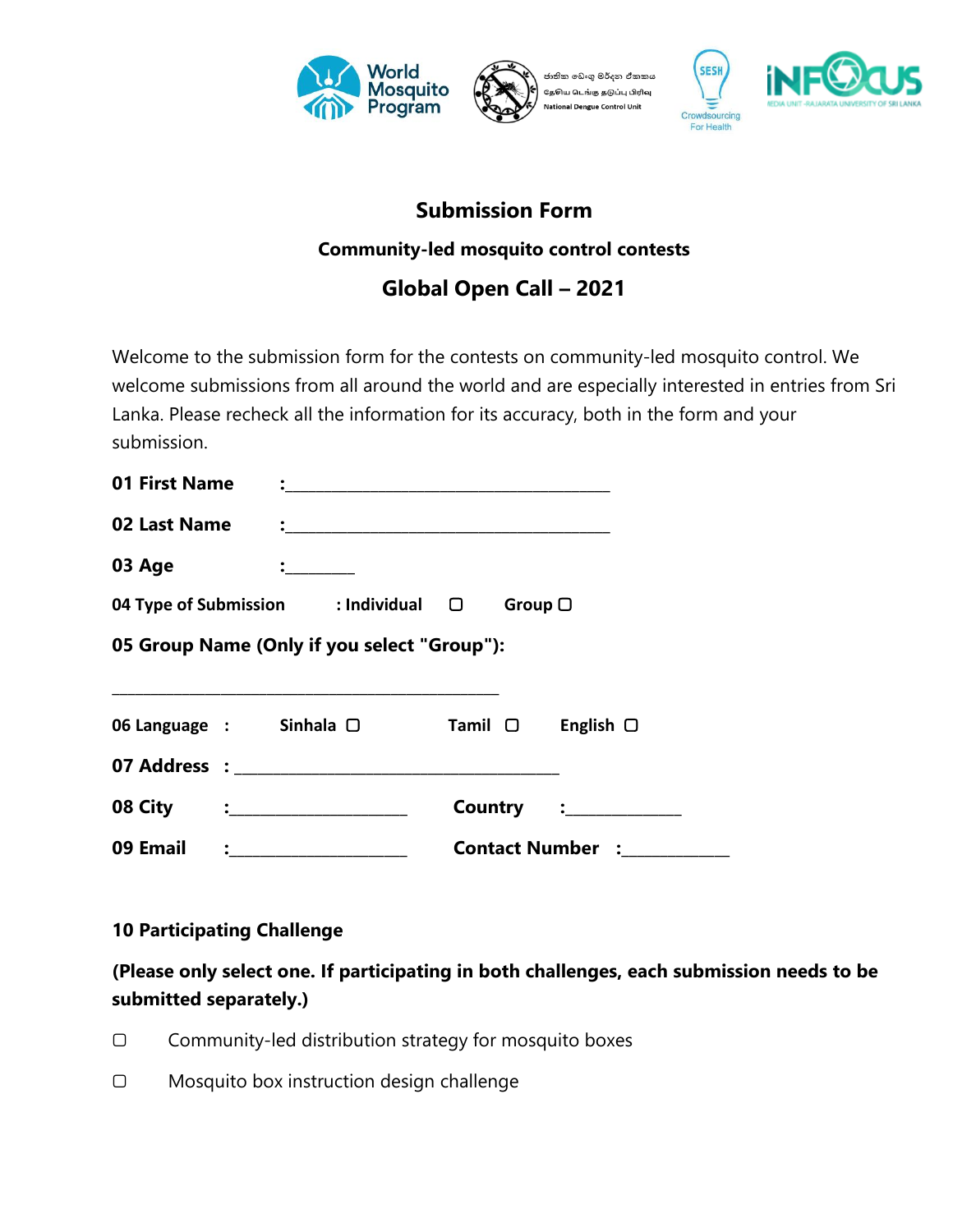

| <b>12 Submission Method</b>                          | $\Box$ Google Form | $\Box$ Email | $\Box$ WhatsApp |
|------------------------------------------------------|--------------------|--------------|-----------------|
| 13 The below information is voluntary                |                    |              |                 |
| 14 Gender                                            |                    |              |                 |
| <b>15 Ethnicity</b>                                  |                    |              |                 |
| <b>16 Highest Educational Qualification obtained</b> |                    | :            |                 |

#### **17 Link to social media platforms**

Providing links to the social media platforms indicates that the applicant has given consent to be tagged on information related to the open call 2021 Challenge content.

| <b>Twitter</b>  |                                                                                                                                                                                                                                     |
|-----------------|-------------------------------------------------------------------------------------------------------------------------------------------------------------------------------------------------------------------------------------|
| <b>LinkedIn</b> | $\ddot{\cdot}$ . The contract of the contract of the contract of the contract of the contract of the contract of the contract of the contract of the contract of the contract of the contract of the contract of the contract of th |
| YouTube         | $\ddot{\bullet}$ . The contract of the contract of $\ddot{\bullet}$                                                                                                                                                                 |
| <b>Tiktok</b>   |                                                                                                                                                                                                                                     |

**18 Do you currently have any mental or physical illness or disability that affects you in your everyday life? By affecting your life, we mean limiting your usual activities in any way.**

**\_\_\_\_\_\_\_\_\_\_\_\_\_\_\_\_\_\_\_\_\_\_\_\_\_\_\_\_\_\_\_\_\_\_\_\_\_\_\_\_\_\_\_\_\_\_\_\_\_\_\_\_\_\_\_\_\_\_\_\_\_\_\_\_\_\_\_\_\_\_\_\_\_\_\_\_\_\_\_\_\_\_\_\_\_\_\_\_\_\_\_\_\_\_\_\_\_\_**